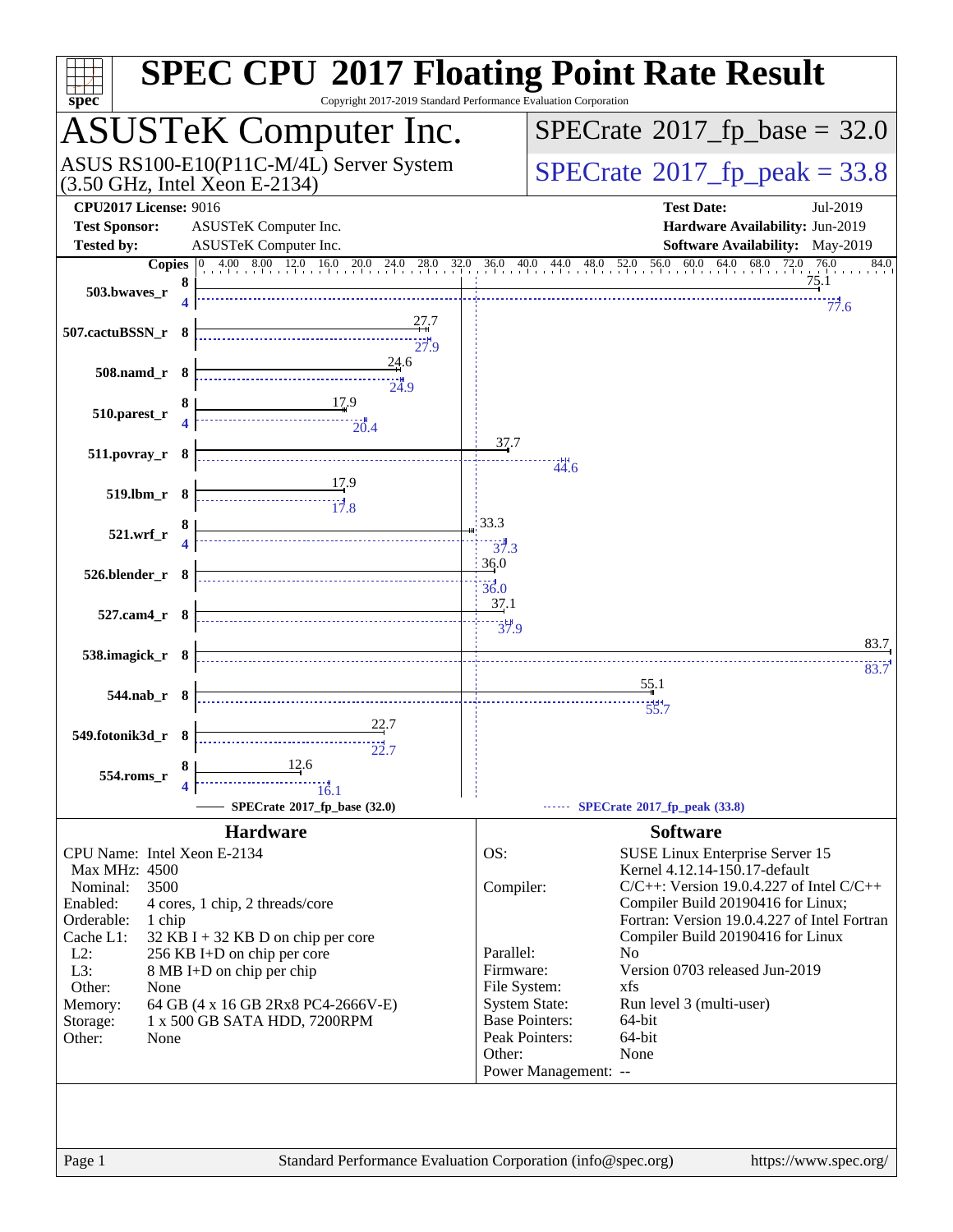

Copyright 2017-2019 Standard Performance Evaluation Corporation

# ASUSTeK Computer Inc.

(3.50 GHz, Intel Xeon E-2134) ASUS RS100-E10(P11C-M/4L) Server System  $SPECrate^{\circ}2017$  $SPECrate^{\circ}2017$  [p\_peak = 33.8

 $SPECTate@2017_fp\_base = 32.0$ 

**[Test Sponsor:](http://www.spec.org/auto/cpu2017/Docs/result-fields.html#TestSponsor)** ASUSTeK Computer Inc. **[Hardware Availability:](http://www.spec.org/auto/cpu2017/Docs/result-fields.html#HardwareAvailability)** Jun-2019

**[CPU2017 License:](http://www.spec.org/auto/cpu2017/Docs/result-fields.html#CPU2017License)** 9016 **[Test Date:](http://www.spec.org/auto/cpu2017/Docs/result-fields.html#TestDate)** Jul-2019 **[Tested by:](http://www.spec.org/auto/cpu2017/Docs/result-fields.html#Testedby)** ASUSTeK Computer Inc. **[Software Availability:](http://www.spec.org/auto/cpu2017/Docs/result-fields.html#SoftwareAvailability)** May-2019

#### **[Results Table](http://www.spec.org/auto/cpu2017/Docs/result-fields.html#ResultsTable)**

|                                   | <b>Base</b>   |                |       |                |       | <b>Peak</b>    |       |               |                |              |                |              |                |              |
|-----------------------------------|---------------|----------------|-------|----------------|-------|----------------|-------|---------------|----------------|--------------|----------------|--------------|----------------|--------------|
| <b>Benchmark</b>                  | <b>Copies</b> | <b>Seconds</b> | Ratio | <b>Seconds</b> | Ratio | <b>Seconds</b> | Ratio | <b>Copies</b> | <b>Seconds</b> | <b>Ratio</b> | <b>Seconds</b> | <b>Ratio</b> | <b>Seconds</b> | <b>Ratio</b> |
| 503.bwaves_r                      | 8             | 1068           | 75.1  | 1068           | 75.1  | 1068           | 75.1  | 4             | 517            | 77.6         | 517            | 77.6         | 517            | 77.6         |
| 507.cactuBSSN r                   | 8             | 361            | 28.1  | 365            | 27.7  | 376            | 26.9  | 8             | 363            | 27.9         | 363            | 27.9         | 358            | 28.3         |
| $508$ .namd $r$                   | 8             | 308            | 24.7  | 314            | 24.2  | 309            | 24.6  | 8             | 309            | 24.6         | 304            | 25.0         | 306            | 24.9         |
| 510.parest_r                      | 8             | 1178           | 17.8  | 1167           | 17.9  | 1156           | 18.1  | 4             | 516            | 20.3         | 512            | 20.4         | 508            | 20.6         |
| 511.povray_r                      | 8             | 495            | 37.8  | 497            | 37.6  | 496            | 37.7  | 8             | 419            | 44.6         | 415            | 45.0         | 424            | 44.1         |
| 519.1bm r                         | 8             | 472            | 17.9  | 472            | 17.9  | 472            | 17.8  | 8             | 472            | 17.8         | 471            | 17.9         | 473            | 17.8         |
| $521$ .wrf r                      | 8             | 536            | 33.4  | 538            | 33.3  | 543            | 33.0  | 4             | 240            | 37.4         | 240            | 37.3         | 241            | 37.1         |
| 526.blender r                     | 8             | 338            | 36.1  | 339            | 36.0  | 339            | 36.0  | 8             | 337            | 36.1         | 338            | 36.0         | 338            | 36.0         |
| $527.cam4_r$                      | 8             | 377            | 37.1  | 376            | 37.2  | 377            | 37.1  | 8             | 369            | 37.9         | 367            | 38.2         | 375            | 37.3         |
| 538.imagick_r                     | 8             | 238            | 83.7  | 238            | 83.7  | 238            | 83.7  | 8             | 238            | 83.7         | 238            | 83.7         | 238            | 83.7         |
| $544$ .nab_r                      | 8             | 244            | 55.1  | 244            | 55.1  | 245            | 54.8  | 8             | 244            | 55.1         | 242            | 55.7         | 239            | 56.3         |
| 549.fotonik3d r                   | 8             | 1374           | 22.7  | 1375           | 22.7  | 1377           | 22.6  | 8             | 1375           | 22.7         | 1376           | 22.7         | 1375           | 22.7         |
| $554$ .roms_r                     | 8             | 1002           | 12.7  | 1009           | 12.6  | 1009           | 12.6  | 4             | 397            | 16.0         | 394            | 16.1         | 394            | <b>16.1</b>  |
| $SPECrate^{\circ}2017$ _fp_base = |               |                | 32.0  |                |       |                |       |               |                |              |                |              |                |              |

**[SPECrate](http://www.spec.org/auto/cpu2017/Docs/result-fields.html#SPECrate2017fppeak)[2017\\_fp\\_peak =](http://www.spec.org/auto/cpu2017/Docs/result-fields.html#SPECrate2017fppeak) 33.8**

Results appear in the [order in which they were run](http://www.spec.org/auto/cpu2017/Docs/result-fields.html#RunOrder). Bold underlined text [indicates a median measurement](http://www.spec.org/auto/cpu2017/Docs/result-fields.html#Median).

#### **[Submit Notes](http://www.spec.org/auto/cpu2017/Docs/result-fields.html#SubmitNotes)**

 The taskset mechanism was used to bind copies to processors. The config file option 'submit' was used to generate taskset commands to bind each copy to a specific processor. For details, please see the config file.

#### **[Operating System Notes](http://www.spec.org/auto/cpu2017/Docs/result-fields.html#OperatingSystemNotes)**

Stack size set to unlimited using "ulimit -s unlimited"

#### **[General Notes](http://www.spec.org/auto/cpu2017/Docs/result-fields.html#GeneralNotes)**

Environment variables set by runcpu before the start of the run: LD\_LIBRARY\_PATH = "/spec2017\_19u4/lib/intel64"

 Binaries compiled on a system with 1x Intel Core i9-799X CPU + 32GB RAM memory using Redhat Enterprise Linux 7.5 Transparent Huge Pages enabled by default Prior to runcpu invocation Filesystem page cache synced and cleared with: sync; echo 3> /proc/sys/vm/drop\_caches Yes: The test sponsor attests, as of date of publication, that CVE-2017-5754 (Meltdown) is mitigated in the system as tested and documented. Yes: The test sponsor attests, as of date of publication, that CVE-2017-5753 (Spectre variant 1)

**(Continued on next page)**

| Page 2 | Standard Performance Evaluation Corporation (info@spec.org) | https://www.spec.org/ |
|--------|-------------------------------------------------------------|-----------------------|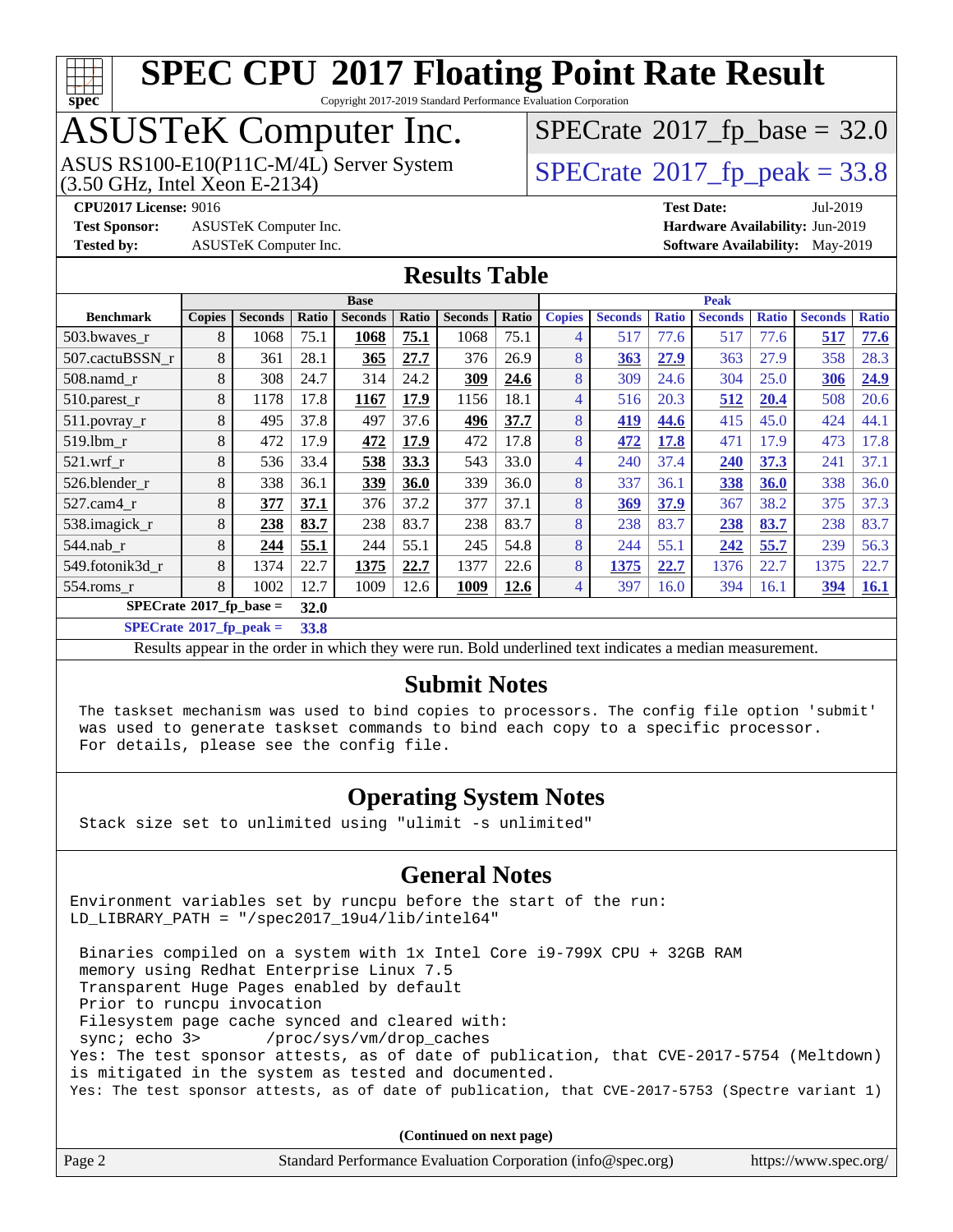

Copyright 2017-2019 Standard Performance Evaluation Corporation

### ASUSTeK Computer Inc.

(3.50 GHz, Intel Xeon E-2134) ASUS RS100-E10(P11C-M/4L) Server System  $SPECrate^{\circ}2017$  $SPECrate^{\circ}2017$  [p\_peak = 33.8

 $SPECTate@2017_fp\_base = 32.0$ 

**[Test Sponsor:](http://www.spec.org/auto/cpu2017/Docs/result-fields.html#TestSponsor)** ASUSTeK Computer Inc. **[Hardware Availability:](http://www.spec.org/auto/cpu2017/Docs/result-fields.html#HardwareAvailability)** Jun-2019 **[Tested by:](http://www.spec.org/auto/cpu2017/Docs/result-fields.html#Testedby)** ASUSTeK Computer Inc. **[Software Availability:](http://www.spec.org/auto/cpu2017/Docs/result-fields.html#SoftwareAvailability)** May-2019

**[CPU2017 License:](http://www.spec.org/auto/cpu2017/Docs/result-fields.html#CPU2017License)** 9016 **[Test Date:](http://www.spec.org/auto/cpu2017/Docs/result-fields.html#TestDate)** Jul-2019

#### **[General Notes \(Continued\)](http://www.spec.org/auto/cpu2017/Docs/result-fields.html#GeneralNotes)**

is mitigated in the system as tested and documented. Yes: The test sponsor attests, as of date of publication, that CVE-2017-5715 (Spectre variant 2) is mitigated in the system as tested and documented.

#### **[Platform Notes](http://www.spec.org/auto/cpu2017/Docs/result-fields.html#PlatformNotes)**

Page 3 Standard Performance Evaluation Corporation [\(info@spec.org\)](mailto:info@spec.org) <https://www.spec.org/> BIOS Configuration: VT-d = Disabled AES = Disabled Race to Halt (RTH) = Disabled Sysinfo program /spec2017\_19u4/bin/sysinfo Rev: r5974 of 2018-05-19 9bcde8f2999c33d61f64985e45859ea9 running on linux-ngvl Tue Jul 23 17:39:17 2019 SUT (System Under Test) info as seen by some common utilities. For more information on this section, see <https://www.spec.org/cpu2017/Docs/config.html#sysinfo> From /proc/cpuinfo model name : Intel(R) Xeon(R) E-2134 CPU @ 3.50GHz 1 "physical id"s (chips) 8 "processors" cores, siblings (Caution: counting these is hw and system dependent. The following excerpts from /proc/cpuinfo might not be reliable. Use with caution.) cpu cores : 4 siblings : 8 physical 0: cores 0 1 2 3 From lscpu: Architecture: x86\_64 CPU op-mode(s): 32-bit, 64-bit Byte Order: Little Endian  $CPU(s):$  8 On-line CPU(s) list: 0-7 Thread(s) per core: 2 Core(s) per socket: 4 Socket(s): 1 NUMA node(s): 1 Vendor ID: GenuineIntel CPU family: 6<br>Model: 158 Model:<br>Model name:  $Intel(R)$  Xeon(R) E-2134 CPU @ 3.50GHz Stepping: 10 CPU MHz: 3500.000 CPU max MHz: 4500.0000 CPU min MHz: 800.0000 **(Continued on next page)**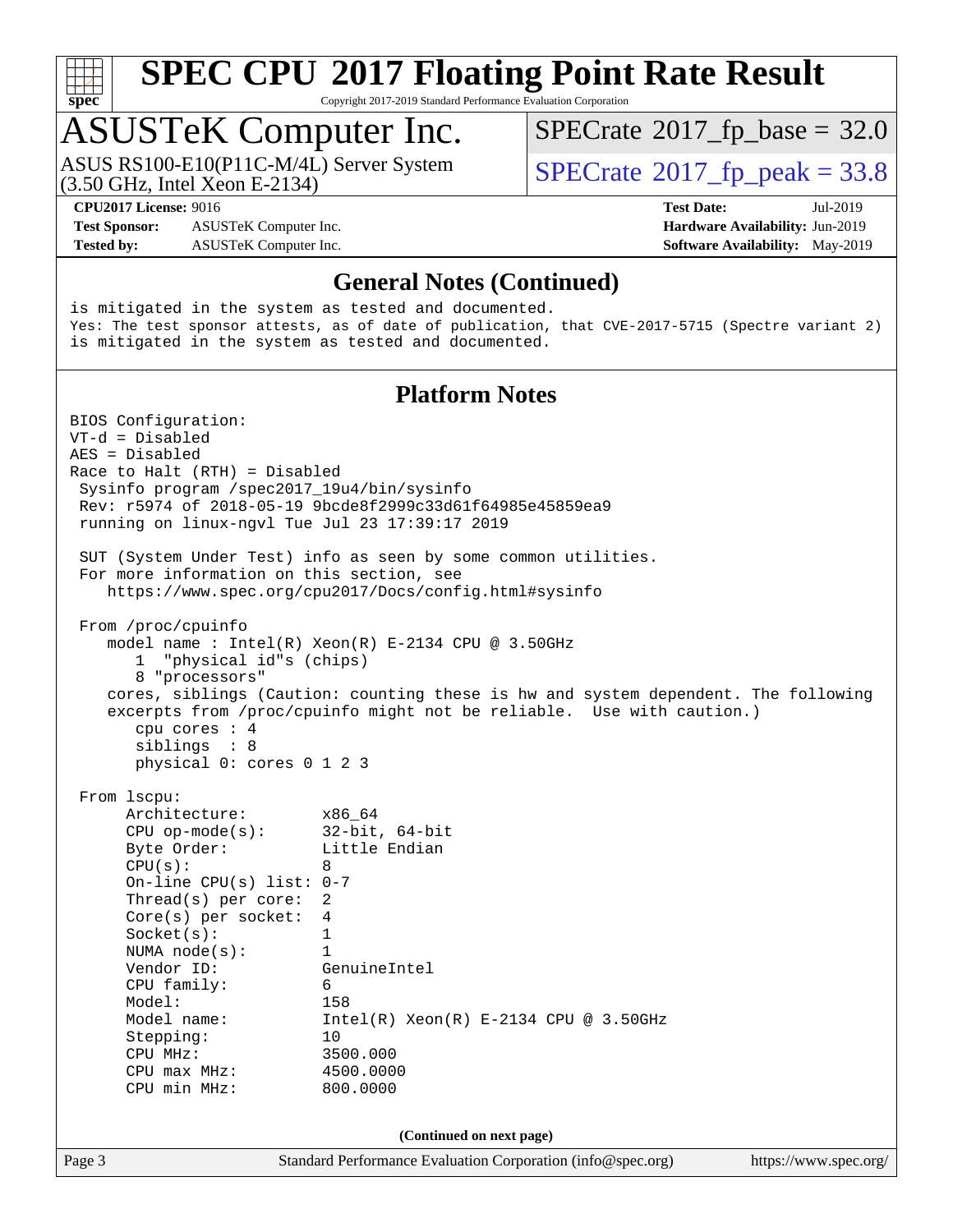

Copyright 2017-2019 Standard Performance Evaluation Corporation

### ASUSTeK Computer Inc.

(3.50 GHz, Intel Xeon E-2134) ASUS RS100-E10(P11C-M/4L) Server System  $SPECrate^{\circ}2017$  $SPECrate^{\circ}2017$  [p\_peak = 33.8

 $SPECTate@2017_fp\_base = 32.0$ 

**[Test Sponsor:](http://www.spec.org/auto/cpu2017/Docs/result-fields.html#TestSponsor)** ASUSTeK Computer Inc. **[Hardware Availability:](http://www.spec.org/auto/cpu2017/Docs/result-fields.html#HardwareAvailability)** Jun-2019 **[Tested by:](http://www.spec.org/auto/cpu2017/Docs/result-fields.html#Testedby)** ASUSTeK Computer Inc. **[Software Availability:](http://www.spec.org/auto/cpu2017/Docs/result-fields.html#SoftwareAvailability)** May-2019

**[CPU2017 License:](http://www.spec.org/auto/cpu2017/Docs/result-fields.html#CPU2017License)** 9016 **[Test Date:](http://www.spec.org/auto/cpu2017/Docs/result-fields.html#TestDate)** Jul-2019

#### **[Platform Notes \(Continued\)](http://www.spec.org/auto/cpu2017/Docs/result-fields.html#PlatformNotes)**

| BogoMIPS:          | 7008.00              |  |  |  |
|--------------------|----------------------|--|--|--|
| Virtualization:    | $VT - x$             |  |  |  |
| $L1d$ cache:       | 32K                  |  |  |  |
| $L1i$ cache:       | 32K                  |  |  |  |
| $L2$ cache:        | 256K                 |  |  |  |
| $L3$ cache:        | 8192K                |  |  |  |
| NUMA node0 CPU(s): | $0 - 7$              |  |  |  |
| Flace:             | ≙מ <i>חז</i> י וות f |  |  |  |

Flags: fpu vme de pse tsc msr pae mce cx8 apic sep mtrr pge mca cmov pat pse36 clflush dts acpi mmx fxsr sse sse2 ss ht tm pbe syscall nx pdpe1gb rdtscp lm constant\_tsc art arch\_perfmon pebs bts rep\_good nopl xtopology nonstop\_tsc cpuid aperfmperf tsc\_known\_freq pni pclmulqdq dtes64 monitor ds\_cpl vmx smx est tm2 ssse3 sdbg fma cx16 xtpr pdcm pcid sse4\_1 sse4\_2 x2apic movbe popcnt tsc\_deadline\_timer xsave avx f16c rdrand lahf\_lm abm 3dnowprefetch cpuid\_fault epb invpcid\_single pti ssbd ibrs ibpb stibp tpr\_shadow vnmi flexpriority ept vpid fsgsbase tsc\_adjust bmi1 hle avx2 smep bmi2 erms invpcid rtm mpx rdseed adx smap clflushopt intel\_pt xsaveopt xsavec xgetbv1 xsaves dtherm ida arat pln pts hwp hwp\_notify hwp\_act\_window hwp\_epp flush\_l1d

 /proc/cpuinfo cache data cache size : 8192 KB

 From numactl --hardware WARNING: a numactl 'node' might or might not correspond to a physical chip.

 available: 1 nodes (0) node 0 cpus: 0 1 2 3 4 5 6 7 node 0 size: 64322 MB node 0 free: 63817 MB node distances: node 0 0: 10

 From /proc/meminfo MemTotal: 65865912 kB HugePages\_Total: 0 Hugepagesize: 2048 kB

 From /etc/\*release\* /etc/\*version\* os-release: NAME="SLES" VERSION="15" VERSION\_ID="15" PRETTY\_NAME="SUSE Linux Enterprise Server 15" ID="sles" ID\_LIKE="suse" ANSI\_COLOR="0;32" CPE\_NAME="cpe:/o:suse:sles:15"

**(Continued on next page)**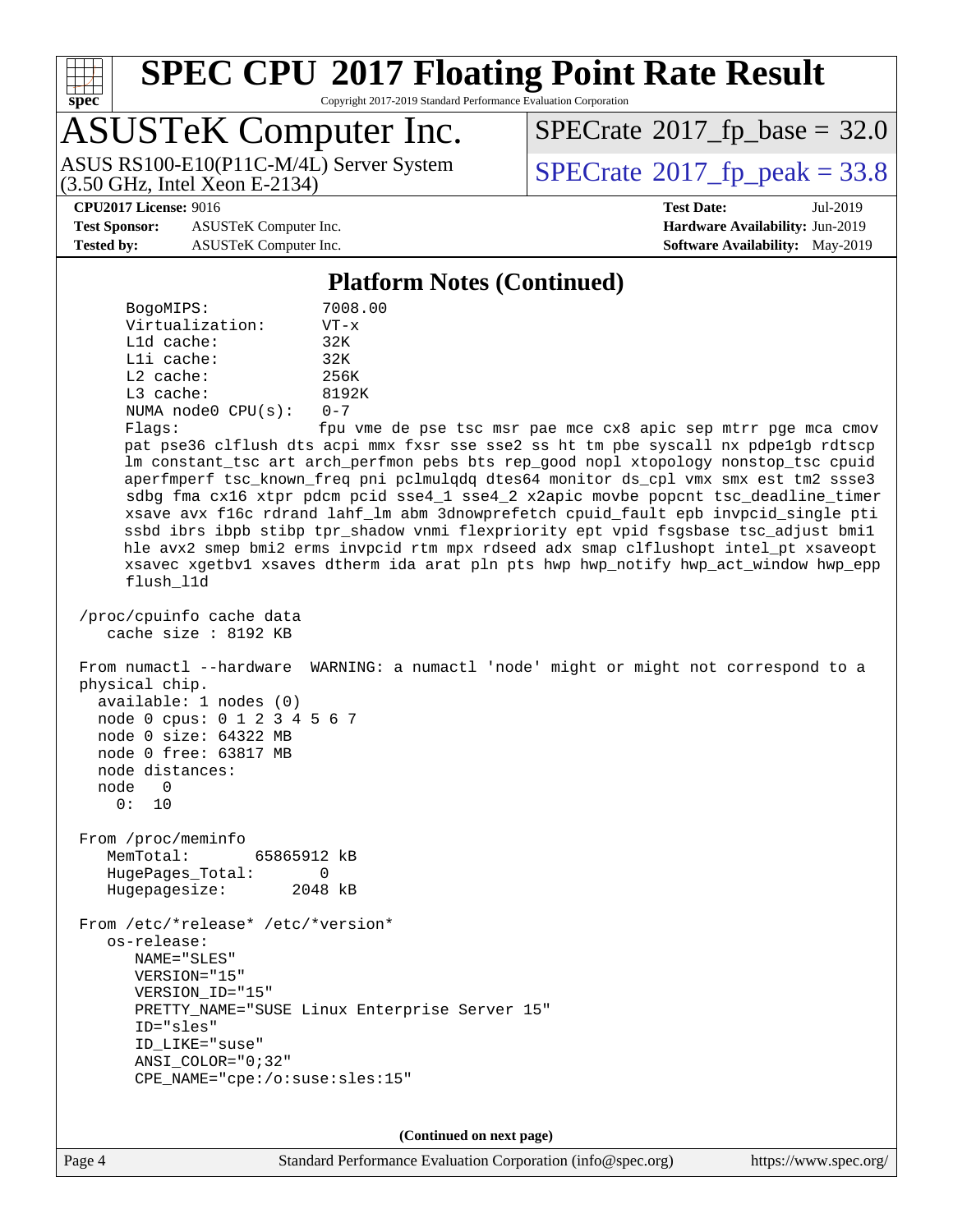

Copyright 2017-2019 Standard Performance Evaluation Corporation

### ASUSTeK Computer Inc.

(3.50 GHz, Intel Xeon E-2134) ASUS RS100-E10(P11C-M/4L) Server System  $SPECrate^{\circ}2017$  $SPECrate^{\circ}2017$  [p\_peak = 33.8

 $SPECTate@2017_fp\_base = 32.0$ 

**[Test Sponsor:](http://www.spec.org/auto/cpu2017/Docs/result-fields.html#TestSponsor)** ASUSTeK Computer Inc. **[Hardware Availability:](http://www.spec.org/auto/cpu2017/Docs/result-fields.html#HardwareAvailability)** Jun-2019 **[Tested by:](http://www.spec.org/auto/cpu2017/Docs/result-fields.html#Testedby)** ASUSTeK Computer Inc. **[Software Availability:](http://www.spec.org/auto/cpu2017/Docs/result-fields.html#SoftwareAvailability)** May-2019

**[CPU2017 License:](http://www.spec.org/auto/cpu2017/Docs/result-fields.html#CPU2017License)** 9016 **[Test Date:](http://www.spec.org/auto/cpu2017/Docs/result-fields.html#TestDate)** Jul-2019

#### **[Platform Notes \(Continued\)](http://www.spec.org/auto/cpu2017/Docs/result-fields.html#PlatformNotes)**

uname -a:

 Linux linux-ngvl 4.12.14-150.17-default #1 SMP Thu May 2 15:15:46 UTC 2019 (bf13fb8) x86\_64 x86\_64 x86\_64 GNU/Linux

Kernel self-reported vulnerability status:

 CVE-2017-5754 (Meltdown): Mitigation: PTI CVE-2017-5753 (Spectre variant 1): Mitigation: \_\_user pointer sanitization CVE-2017-5715 (Spectre variant 2): Mitigation: Full generic retpoline, IBPB: conditional, IBRS\_FW, STIBP: conditional, RSB filling

run-level 3 Jul 23 17:37

 SPEC is set to: /spec2017\_19u4 Filesystem Type Size Used Avail Use% Mounted on /dev/sda4 xfs 442G 23G 419G 6% /

 Additional information from dmidecode follows. WARNING: Use caution when you interpret this section. The 'dmidecode' program reads system data which is "intended to allow hardware to be accurately determined", but the intent may not be met, as there are frequent changes to hardware, firmware, and the "DMTF SMBIOS" standard. BIOS American Megatrends Inc. 0703 06/13/2019 Memory: 4x Samsung M391A2K43BB1-CTD 16 GB 2 rank 2667, configured at 2666

(End of data from sysinfo program)

#### **[Compiler Version Notes](http://www.spec.org/auto/cpu2017/Docs/result-fields.html#CompilerVersionNotes)**

============================================================================== C | 519.lbm\_r(base, peak) 538.imagick\_r(base, peak) | 544.nab\_r(base, peak) ------------------------------------------------------------------------------ Intel(R) C Intel(R) 64 Compiler for applications running on Intel(R)  $64$ , Version 19.0.4.227 Build 20190416 Copyright (C) 1985-2019 Intel Corporation. All rights reserved. ------------------------------------------------------------------------------ ============================================================================== C++ | 508.namd\_r(base, peak) 510.parest\_r(base, peak) ------------------------------------------------------------------------------ Intel(R) C++ Intel(R) 64 Compiler for applications running on Intel(R)  $64$ , Version 19.0.4.227 Build 20190416 Copyright (C) 1985-2019 Intel Corporation. All rights reserved. ------------------------------------------------------------------------------

**(Continued on next page)**

Page 5 Standard Performance Evaluation Corporation [\(info@spec.org\)](mailto:info@spec.org) <https://www.spec.org/>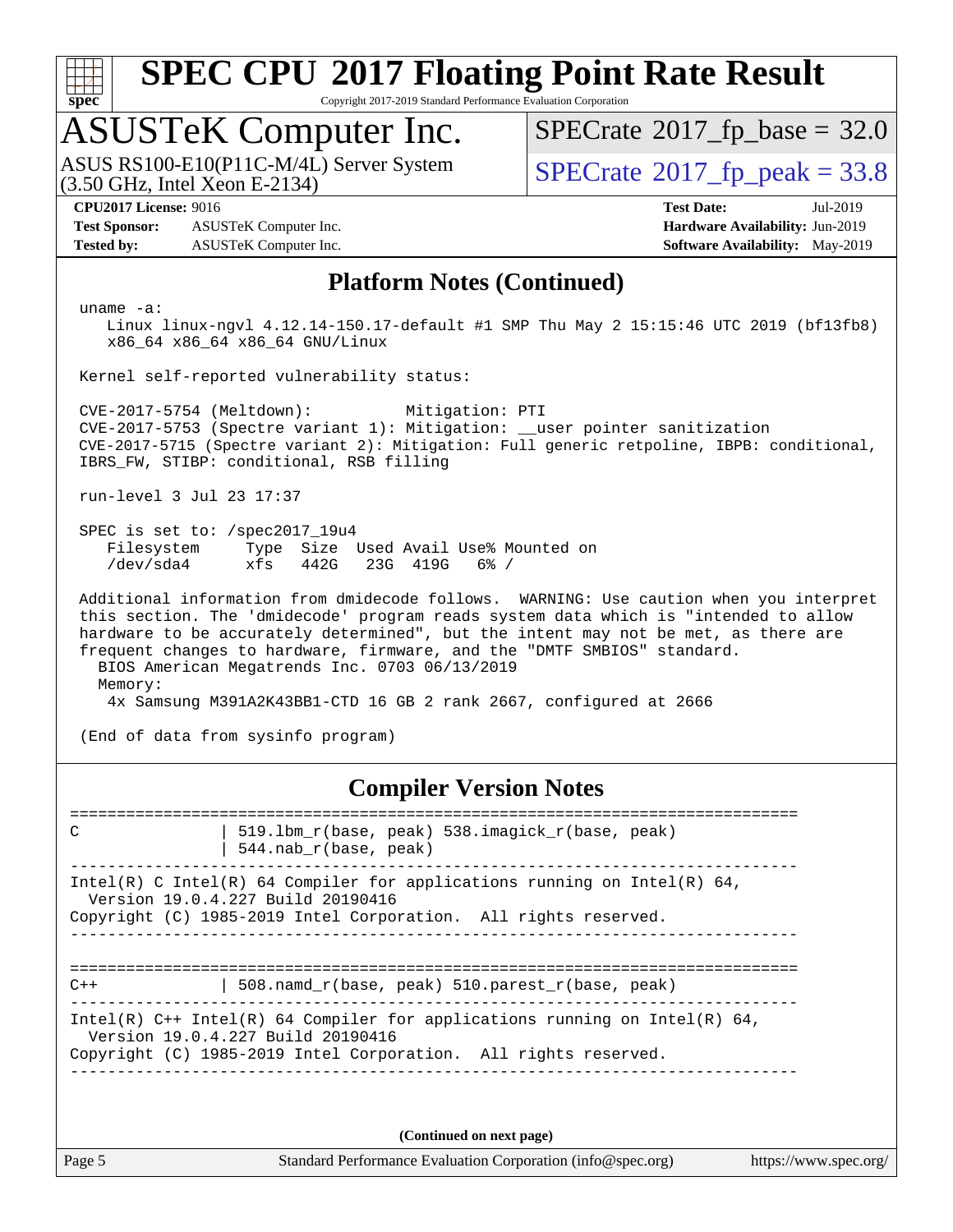

Copyright 2017-2019 Standard Performance Evaluation Corporation

## ASUSTeK Computer Inc.

ASUS RS100-E10(P11C-M/4L) Server System  $(3.50 \text{ GHz}, \text{ Intel Xeon E-2134})$   $\big| \text{ SPECrate}^{\circledR} 2017 \text{ fp\_peak} = 33.8$  $\big| \text{ SPECrate}^{\circledR} 2017 \text{ fp\_peak} = 33.8$  $\big| \text{ SPECrate}^{\circledR} 2017 \text{ fp\_peak} = 33.8$ 

 $SPECrate$ <sup>®</sup>[2017\\_fp\\_base =](http://www.spec.org/auto/cpu2017/Docs/result-fields.html#SPECrate2017fpbase) 32.0

**[Test Sponsor:](http://www.spec.org/auto/cpu2017/Docs/result-fields.html#TestSponsor)** ASUSTeK Computer Inc. **[Hardware Availability:](http://www.spec.org/auto/cpu2017/Docs/result-fields.html#HardwareAvailability)** Jun-2019 **[Tested by:](http://www.spec.org/auto/cpu2017/Docs/result-fields.html#Testedby)** ASUSTeK Computer Inc. **[Software Availability:](http://www.spec.org/auto/cpu2017/Docs/result-fields.html#SoftwareAvailability)** May-2019

**[CPU2017 License:](http://www.spec.org/auto/cpu2017/Docs/result-fields.html#CPU2017License)** 9016 **[Test Date:](http://www.spec.org/auto/cpu2017/Docs/result-fields.html#TestDate)** Jul-2019

#### **[Compiler Version Notes \(Continued\)](http://www.spec.org/auto/cpu2017/Docs/result-fields.html#CompilerVersionNotes)**

| =================                                                                                                                                                                                                                                                                                                                                                                                                                                                                                                                                                    |
|----------------------------------------------------------------------------------------------------------------------------------------------------------------------------------------------------------------------------------------------------------------------------------------------------------------------------------------------------------------------------------------------------------------------------------------------------------------------------------------------------------------------------------------------------------------------|
| 511.povray_r(base, peak) 526.blender_r(base, peak)<br>$C++$ , $C$                                                                                                                                                                                                                                                                                                                                                                                                                                                                                                    |
| Intel(R) $C++$ Intel(R) 64 Compiler for applications running on Intel(R) 64,<br>Version 19.0.4.227 Build 20190416<br>Copyright (C) 1985-2019 Intel Corporation. All rights reserved.<br>Intel(R) C Intel(R) 64 Compiler for applications running on Intel(R) 64,<br>Version 19.0.4.227 Build 20190416<br>Copyright (C) 1985-2019 Intel Corporation. All rights reserved.                                                                                                                                                                                             |
|                                                                                                                                                                                                                                                                                                                                                                                                                                                                                                                                                                      |
|                                                                                                                                                                                                                                                                                                                                                                                                                                                                                                                                                                      |
| C++, C, Fortran   507.cactuBSSN_r(base, peak)                                                                                                                                                                                                                                                                                                                                                                                                                                                                                                                        |
| Intel(R) $C++$ Intel(R) 64 Compiler for applications running on Intel(R) 64,<br>Version 19.0.4.227 Build 20190416<br>Copyright (C) 1985-2019 Intel Corporation. All rights reserved.<br>Intel(R) C Intel(R) 64 Compiler for applications running on Intel(R) 64,<br>Version 19.0.4.227 Build 20190416<br>Copyright (C) 1985-2019 Intel Corporation. All rights reserved.<br>$Intel(R)$ Fortran Intel(R) 64 Compiler for applications running on Intel(R)<br>64, Version 19.0.4.227 Build 20190416<br>Copyright (C) 1985-2019 Intel Corporation. All rights reserved. |
|                                                                                                                                                                                                                                                                                                                                                                                                                                                                                                                                                                      |
| 503.bwaves_r(base, peak) 549.fotonik3d_r(base, peak)<br>Fortran<br>554.roms_r(base, peak)                                                                                                                                                                                                                                                                                                                                                                                                                                                                            |
| $Intel(R)$ Fortran Intel(R) 64 Compiler for applications running on Intel(R)<br>64, Version 19.0.4.227 Build 20190416<br>Copyright (C) 1985-2019 Intel Corporation. All rights reserved.                                                                                                                                                                                                                                                                                                                                                                             |
|                                                                                                                                                                                                                                                                                                                                                                                                                                                                                                                                                                      |
| Fortran, C   521.wrf_r(base, peak) 527.cam4_r(base, peak)                                                                                                                                                                                                                                                                                                                                                                                                                                                                                                            |
| $Intel(R)$ Fortran Intel(R) 64 Compiler for applications running on Intel(R)<br>64, Version 19.0.4.227 Build 20190416<br>Copyright (C) 1985-2019 Intel Corporation. All rights reserved.<br>Intel(R) C Intel(R) 64 Compiler for applications running on Intel(R) 64,<br>Version 19.0.4.227 Build 20190416<br>Copyright (C) 1985-2019 Intel Corporation. All rights reserved.                                                                                                                                                                                         |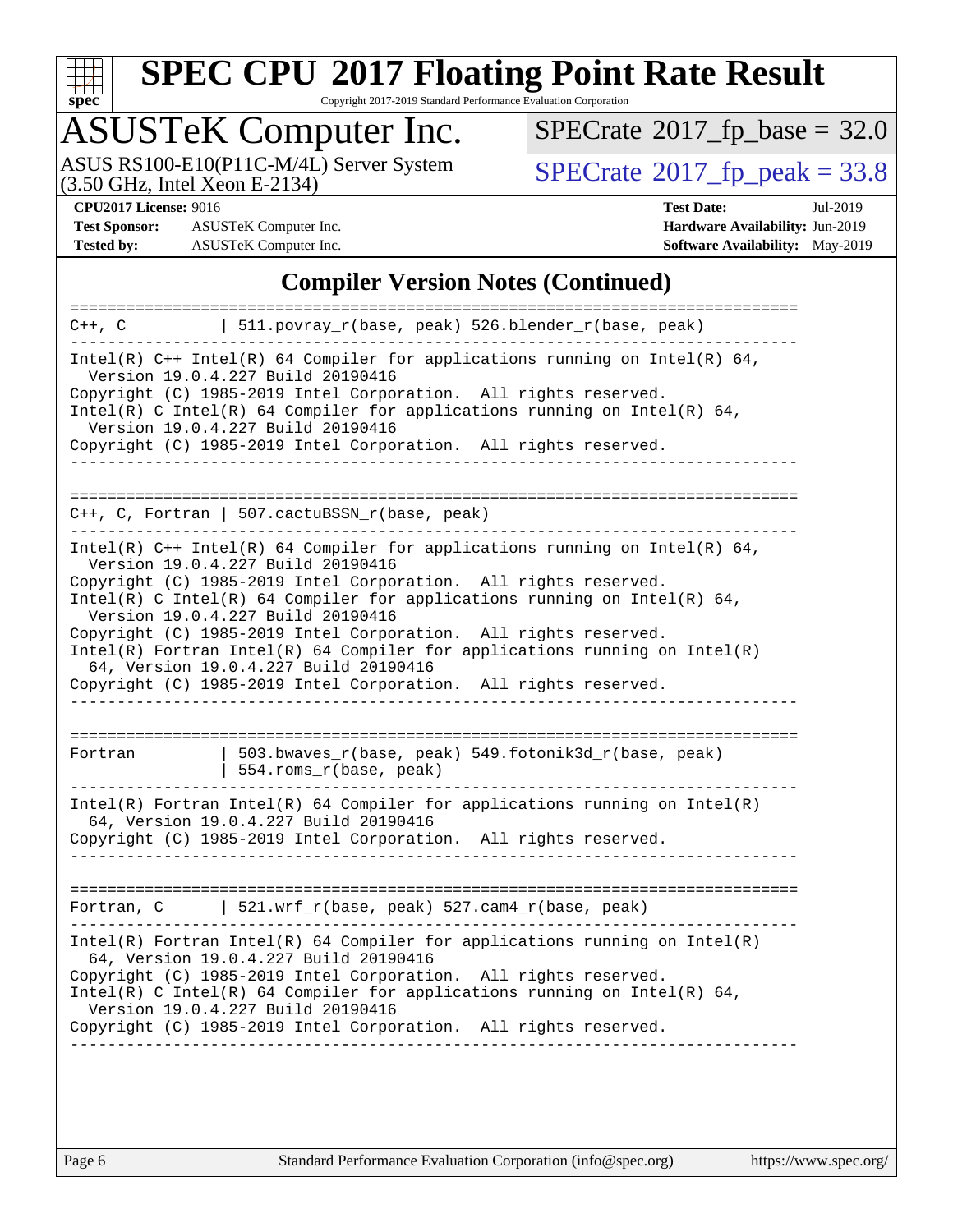

Copyright 2017-2019 Standard Performance Evaluation Corporation

### ASUSTeK Computer Inc.

ASUS RS100-E10(P11C-M/4L) Server System<br>(3.50 GHz, Intel Xeon E-2134)

 $SPECTate@2017_fp\_base = 32.0$ 

 $SPECTate@2017_fp\_peak = 33.8$ 

**[Test Sponsor:](http://www.spec.org/auto/cpu2017/Docs/result-fields.html#TestSponsor)** ASUSTeK Computer Inc. **[Hardware Availability:](http://www.spec.org/auto/cpu2017/Docs/result-fields.html#HardwareAvailability)** Jun-2019 **[Tested by:](http://www.spec.org/auto/cpu2017/Docs/result-fields.html#Testedby)** ASUSTeK Computer Inc. **[Software Availability:](http://www.spec.org/auto/cpu2017/Docs/result-fields.html#SoftwareAvailability)** May-2019

**[CPU2017 License:](http://www.spec.org/auto/cpu2017/Docs/result-fields.html#CPU2017License)** 9016 **[Test Date:](http://www.spec.org/auto/cpu2017/Docs/result-fields.html#TestDate)** Jul-2019

#### **[Base Compiler Invocation](http://www.spec.org/auto/cpu2017/Docs/result-fields.html#BaseCompilerInvocation)**

[C benchmarks](http://www.spec.org/auto/cpu2017/Docs/result-fields.html#Cbenchmarks): [icc -m64 -std=c11](http://www.spec.org/cpu2017/results/res2019q3/cpu2017-20190826-17241.flags.html#user_CCbase_intel_icc_64bit_c11_33ee0cdaae7deeeab2a9725423ba97205ce30f63b9926c2519791662299b76a0318f32ddfffdc46587804de3178b4f9328c46fa7c2b0cd779d7a61945c91cd35)

[C++ benchmarks:](http://www.spec.org/auto/cpu2017/Docs/result-fields.html#CXXbenchmarks) [icpc -m64](http://www.spec.org/cpu2017/results/res2019q3/cpu2017-20190826-17241.flags.html#user_CXXbase_intel_icpc_64bit_4ecb2543ae3f1412ef961e0650ca070fec7b7afdcd6ed48761b84423119d1bf6bdf5cad15b44d48e7256388bc77273b966e5eb805aefd121eb22e9299b2ec9d9)

[Fortran benchmarks](http://www.spec.org/auto/cpu2017/Docs/result-fields.html#Fortranbenchmarks): [ifort -m64](http://www.spec.org/cpu2017/results/res2019q3/cpu2017-20190826-17241.flags.html#user_FCbase_intel_ifort_64bit_24f2bb282fbaeffd6157abe4f878425411749daecae9a33200eee2bee2fe76f3b89351d69a8130dd5949958ce389cf37ff59a95e7a40d588e8d3a57e0c3fd751)

[Benchmarks using both Fortran and C](http://www.spec.org/auto/cpu2017/Docs/result-fields.html#BenchmarksusingbothFortranandC): [ifort -m64](http://www.spec.org/cpu2017/results/res2019q3/cpu2017-20190826-17241.flags.html#user_CC_FCbase_intel_ifort_64bit_24f2bb282fbaeffd6157abe4f878425411749daecae9a33200eee2bee2fe76f3b89351d69a8130dd5949958ce389cf37ff59a95e7a40d588e8d3a57e0c3fd751) [icc -m64 -std=c11](http://www.spec.org/cpu2017/results/res2019q3/cpu2017-20190826-17241.flags.html#user_CC_FCbase_intel_icc_64bit_c11_33ee0cdaae7deeeab2a9725423ba97205ce30f63b9926c2519791662299b76a0318f32ddfffdc46587804de3178b4f9328c46fa7c2b0cd779d7a61945c91cd35)

[Benchmarks using both C and C++:](http://www.spec.org/auto/cpu2017/Docs/result-fields.html#BenchmarksusingbothCandCXX) [icpc -m64](http://www.spec.org/cpu2017/results/res2019q3/cpu2017-20190826-17241.flags.html#user_CC_CXXbase_intel_icpc_64bit_4ecb2543ae3f1412ef961e0650ca070fec7b7afdcd6ed48761b84423119d1bf6bdf5cad15b44d48e7256388bc77273b966e5eb805aefd121eb22e9299b2ec9d9) [icc -m64 -std=c11](http://www.spec.org/cpu2017/results/res2019q3/cpu2017-20190826-17241.flags.html#user_CC_CXXbase_intel_icc_64bit_c11_33ee0cdaae7deeeab2a9725423ba97205ce30f63b9926c2519791662299b76a0318f32ddfffdc46587804de3178b4f9328c46fa7c2b0cd779d7a61945c91cd35)

[Benchmarks using Fortran, C, and C++:](http://www.spec.org/auto/cpu2017/Docs/result-fields.html#BenchmarksusingFortranCandCXX) [icpc -m64](http://www.spec.org/cpu2017/results/res2019q3/cpu2017-20190826-17241.flags.html#user_CC_CXX_FCbase_intel_icpc_64bit_4ecb2543ae3f1412ef961e0650ca070fec7b7afdcd6ed48761b84423119d1bf6bdf5cad15b44d48e7256388bc77273b966e5eb805aefd121eb22e9299b2ec9d9) [icc -m64 -std=c11](http://www.spec.org/cpu2017/results/res2019q3/cpu2017-20190826-17241.flags.html#user_CC_CXX_FCbase_intel_icc_64bit_c11_33ee0cdaae7deeeab2a9725423ba97205ce30f63b9926c2519791662299b76a0318f32ddfffdc46587804de3178b4f9328c46fa7c2b0cd779d7a61945c91cd35) [ifort -m64](http://www.spec.org/cpu2017/results/res2019q3/cpu2017-20190826-17241.flags.html#user_CC_CXX_FCbase_intel_ifort_64bit_24f2bb282fbaeffd6157abe4f878425411749daecae9a33200eee2bee2fe76f3b89351d69a8130dd5949958ce389cf37ff59a95e7a40d588e8d3a57e0c3fd751)

#### **[Base Portability Flags](http://www.spec.org/auto/cpu2017/Docs/result-fields.html#BasePortabilityFlags)**

 503.bwaves\_r: [-DSPEC\\_LP64](http://www.spec.org/cpu2017/results/res2019q3/cpu2017-20190826-17241.flags.html#suite_basePORTABILITY503_bwaves_r_DSPEC_LP64) 507.cactuBSSN\_r: [-DSPEC\\_LP64](http://www.spec.org/cpu2017/results/res2019q3/cpu2017-20190826-17241.flags.html#suite_basePORTABILITY507_cactuBSSN_r_DSPEC_LP64) 508.namd\_r: [-DSPEC\\_LP64](http://www.spec.org/cpu2017/results/res2019q3/cpu2017-20190826-17241.flags.html#suite_basePORTABILITY508_namd_r_DSPEC_LP64) 510.parest\_r: [-DSPEC\\_LP64](http://www.spec.org/cpu2017/results/res2019q3/cpu2017-20190826-17241.flags.html#suite_basePORTABILITY510_parest_r_DSPEC_LP64) 511.povray\_r: [-DSPEC\\_LP64](http://www.spec.org/cpu2017/results/res2019q3/cpu2017-20190826-17241.flags.html#suite_basePORTABILITY511_povray_r_DSPEC_LP64) 519.lbm\_r: [-DSPEC\\_LP64](http://www.spec.org/cpu2017/results/res2019q3/cpu2017-20190826-17241.flags.html#suite_basePORTABILITY519_lbm_r_DSPEC_LP64) 521.wrf\_r: [-DSPEC\\_LP64](http://www.spec.org/cpu2017/results/res2019q3/cpu2017-20190826-17241.flags.html#suite_basePORTABILITY521_wrf_r_DSPEC_LP64) [-DSPEC\\_CASE\\_FLAG](http://www.spec.org/cpu2017/results/res2019q3/cpu2017-20190826-17241.flags.html#b521.wrf_r_baseCPORTABILITY_DSPEC_CASE_FLAG) [-convert big\\_endian](http://www.spec.org/cpu2017/results/res2019q3/cpu2017-20190826-17241.flags.html#user_baseFPORTABILITY521_wrf_r_convert_big_endian_c3194028bc08c63ac5d04de18c48ce6d347e4e562e8892b8bdbdc0214820426deb8554edfa529a3fb25a586e65a3d812c835984020483e7e73212c4d31a38223) 526.blender\_r: [-DSPEC\\_LP64](http://www.spec.org/cpu2017/results/res2019q3/cpu2017-20190826-17241.flags.html#suite_basePORTABILITY526_blender_r_DSPEC_LP64) [-DSPEC\\_LINUX](http://www.spec.org/cpu2017/results/res2019q3/cpu2017-20190826-17241.flags.html#b526.blender_r_baseCPORTABILITY_DSPEC_LINUX) [-funsigned-char](http://www.spec.org/cpu2017/results/res2019q3/cpu2017-20190826-17241.flags.html#user_baseCPORTABILITY526_blender_r_force_uchar_40c60f00ab013830e2dd6774aeded3ff59883ba5a1fc5fc14077f794d777847726e2a5858cbc7672e36e1b067e7e5c1d9a74f7176df07886a243d7cc18edfe67) 527.cam4\_r: [-DSPEC\\_LP64](http://www.spec.org/cpu2017/results/res2019q3/cpu2017-20190826-17241.flags.html#suite_basePORTABILITY527_cam4_r_DSPEC_LP64) [-DSPEC\\_CASE\\_FLAG](http://www.spec.org/cpu2017/results/res2019q3/cpu2017-20190826-17241.flags.html#b527.cam4_r_baseCPORTABILITY_DSPEC_CASE_FLAG) 538.imagick\_r: [-DSPEC\\_LP64](http://www.spec.org/cpu2017/results/res2019q3/cpu2017-20190826-17241.flags.html#suite_basePORTABILITY538_imagick_r_DSPEC_LP64) 544.nab\_r: [-DSPEC\\_LP64](http://www.spec.org/cpu2017/results/res2019q3/cpu2017-20190826-17241.flags.html#suite_basePORTABILITY544_nab_r_DSPEC_LP64) 549.fotonik3d\_r: [-DSPEC\\_LP64](http://www.spec.org/cpu2017/results/res2019q3/cpu2017-20190826-17241.flags.html#suite_basePORTABILITY549_fotonik3d_r_DSPEC_LP64) 554.roms\_r: [-DSPEC\\_LP64](http://www.spec.org/cpu2017/results/res2019q3/cpu2017-20190826-17241.flags.html#suite_basePORTABILITY554_roms_r_DSPEC_LP64)

#### **[Base Optimization Flags](http://www.spec.org/auto/cpu2017/Docs/result-fields.html#BaseOptimizationFlags)**

[C benchmarks](http://www.spec.org/auto/cpu2017/Docs/result-fields.html#Cbenchmarks):

[-xCORE-AVX2](http://www.spec.org/cpu2017/results/res2019q3/cpu2017-20190826-17241.flags.html#user_CCbase_f-xCORE-AVX2) [-ipo](http://www.spec.org/cpu2017/results/res2019q3/cpu2017-20190826-17241.flags.html#user_CCbase_f-ipo) [-O3](http://www.spec.org/cpu2017/results/res2019q3/cpu2017-20190826-17241.flags.html#user_CCbase_f-O3) [-no-prec-div](http://www.spec.org/cpu2017/results/res2019q3/cpu2017-20190826-17241.flags.html#user_CCbase_f-no-prec-div) [-qopt-prefetch](http://www.spec.org/cpu2017/results/res2019q3/cpu2017-20190826-17241.flags.html#user_CCbase_f-qopt-prefetch) [-ffinite-math-only](http://www.spec.org/cpu2017/results/res2019q3/cpu2017-20190826-17241.flags.html#user_CCbase_f_finite_math_only_cb91587bd2077682c4b38af759c288ed7c732db004271a9512da14a4f8007909a5f1427ecbf1a0fb78ff2a814402c6114ac565ca162485bbcae155b5e4258871) [-qopt-mem-layout-trans=4](http://www.spec.org/cpu2017/results/res2019q3/cpu2017-20190826-17241.flags.html#user_CCbase_f-qopt-mem-layout-trans_fa39e755916c150a61361b7846f310bcdf6f04e385ef281cadf3647acec3f0ae266d1a1d22d972a7087a248fd4e6ca390a3634700869573d231a252c784941a8)

[C++ benchmarks:](http://www.spec.org/auto/cpu2017/Docs/result-fields.html#CXXbenchmarks) [-xCORE-AVX2](http://www.spec.org/cpu2017/results/res2019q3/cpu2017-20190826-17241.flags.html#user_CXXbase_f-xCORE-AVX2) [-ipo](http://www.spec.org/cpu2017/results/res2019q3/cpu2017-20190826-17241.flags.html#user_CXXbase_f-ipo) [-O3](http://www.spec.org/cpu2017/results/res2019q3/cpu2017-20190826-17241.flags.html#user_CXXbase_f-O3) [-no-prec-div](http://www.spec.org/cpu2017/results/res2019q3/cpu2017-20190826-17241.flags.html#user_CXXbase_f-no-prec-div) [-qopt-prefetch](http://www.spec.org/cpu2017/results/res2019q3/cpu2017-20190826-17241.flags.html#user_CXXbase_f-qopt-prefetch) [-ffinite-math-only](http://www.spec.org/cpu2017/results/res2019q3/cpu2017-20190826-17241.flags.html#user_CXXbase_f_finite_math_only_cb91587bd2077682c4b38af759c288ed7c732db004271a9512da14a4f8007909a5f1427ecbf1a0fb78ff2a814402c6114ac565ca162485bbcae155b5e4258871)

**(Continued on next page)**

proporation [\(info@spec.org\)](mailto:info@spec.org) <https://www.spec.org/>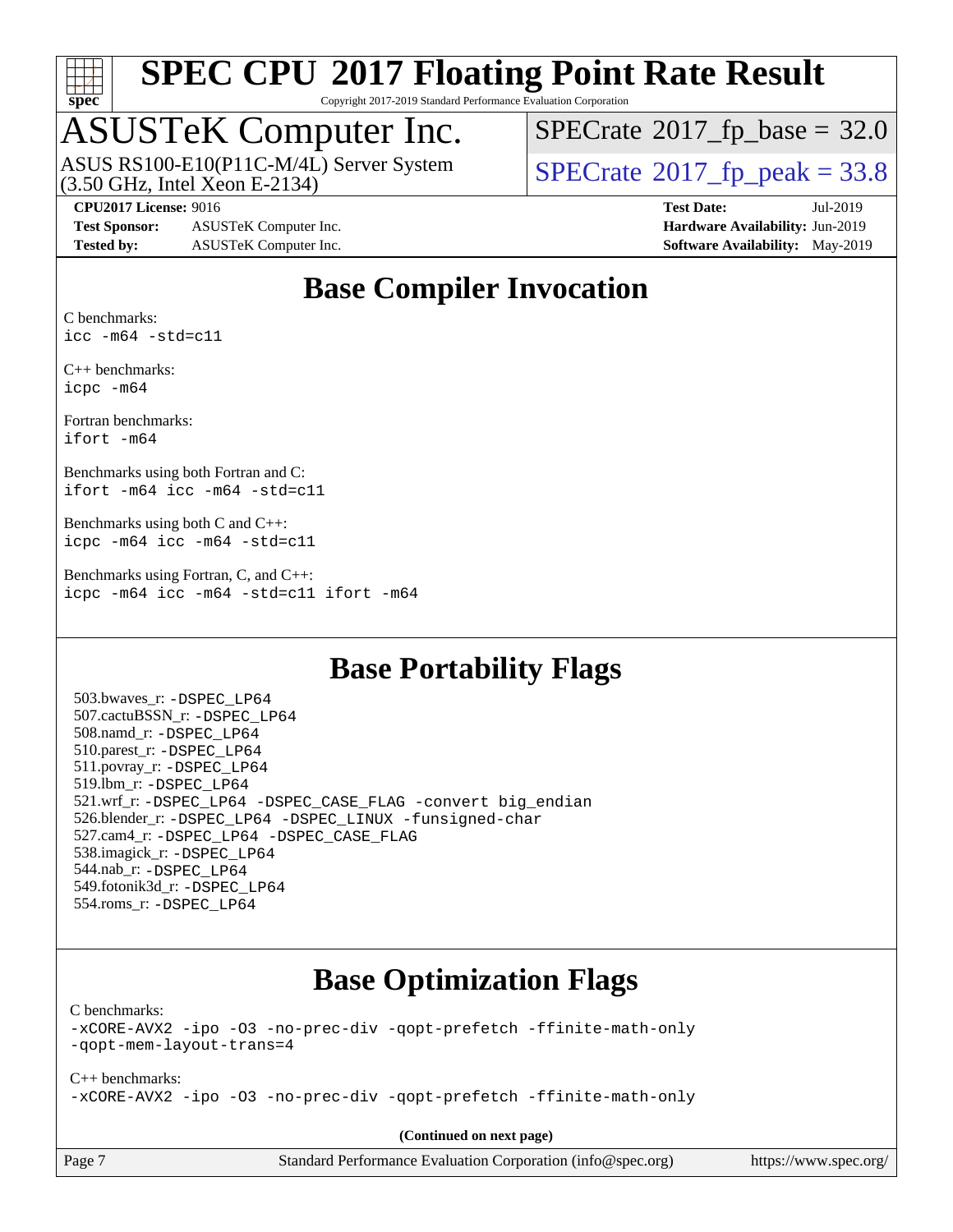

Copyright 2017-2019 Standard Performance Evaluation Corporation

### ASUSTeK Computer Inc.

ASUS RS100-E10(P11C-M/4L) Server System<br>(3.50 GHz, Intel Xeon E-2134)

 $SPECTate@2017_fp\_base = 32.0$ 

 $SPECTate@2017_fp\_peak = 33.8$ 

**[Test Sponsor:](http://www.spec.org/auto/cpu2017/Docs/result-fields.html#TestSponsor)** ASUSTeK Computer Inc. **[Hardware Availability:](http://www.spec.org/auto/cpu2017/Docs/result-fields.html#HardwareAvailability)** Jun-2019 **[Tested by:](http://www.spec.org/auto/cpu2017/Docs/result-fields.html#Testedby)** ASUSTeK Computer Inc. **[Software Availability:](http://www.spec.org/auto/cpu2017/Docs/result-fields.html#SoftwareAvailability)** May-2019

**[CPU2017 License:](http://www.spec.org/auto/cpu2017/Docs/result-fields.html#CPU2017License)** 9016 **[Test Date:](http://www.spec.org/auto/cpu2017/Docs/result-fields.html#TestDate)** Jul-2019

### **[Base Optimization Flags \(Continued\)](http://www.spec.org/auto/cpu2017/Docs/result-fields.html#BaseOptimizationFlags)**

[C++ benchmarks](http://www.spec.org/auto/cpu2017/Docs/result-fields.html#CXXbenchmarks) (continued): [-qopt-mem-layout-trans=4](http://www.spec.org/cpu2017/results/res2019q3/cpu2017-20190826-17241.flags.html#user_CXXbase_f-qopt-mem-layout-trans_fa39e755916c150a61361b7846f310bcdf6f04e385ef281cadf3647acec3f0ae266d1a1d22d972a7087a248fd4e6ca390a3634700869573d231a252c784941a8)

[Fortran benchmarks](http://www.spec.org/auto/cpu2017/Docs/result-fields.html#Fortranbenchmarks):

[-xCORE-AVX2](http://www.spec.org/cpu2017/results/res2019q3/cpu2017-20190826-17241.flags.html#user_FCbase_f-xCORE-AVX2) [-ipo](http://www.spec.org/cpu2017/results/res2019q3/cpu2017-20190826-17241.flags.html#user_FCbase_f-ipo) [-O3](http://www.spec.org/cpu2017/results/res2019q3/cpu2017-20190826-17241.flags.html#user_FCbase_f-O3) [-no-prec-div](http://www.spec.org/cpu2017/results/res2019q3/cpu2017-20190826-17241.flags.html#user_FCbase_f-no-prec-div) [-qopt-prefetch](http://www.spec.org/cpu2017/results/res2019q3/cpu2017-20190826-17241.flags.html#user_FCbase_f-qopt-prefetch) [-ffinite-math-only](http://www.spec.org/cpu2017/results/res2019q3/cpu2017-20190826-17241.flags.html#user_FCbase_f_finite_math_only_cb91587bd2077682c4b38af759c288ed7c732db004271a9512da14a4f8007909a5f1427ecbf1a0fb78ff2a814402c6114ac565ca162485bbcae155b5e4258871) [-qopt-mem-layout-trans=4](http://www.spec.org/cpu2017/results/res2019q3/cpu2017-20190826-17241.flags.html#user_FCbase_f-qopt-mem-layout-trans_fa39e755916c150a61361b7846f310bcdf6f04e385ef281cadf3647acec3f0ae266d1a1d22d972a7087a248fd4e6ca390a3634700869573d231a252c784941a8) [-auto](http://www.spec.org/cpu2017/results/res2019q3/cpu2017-20190826-17241.flags.html#user_FCbase_f-auto) [-nostandard-realloc-lhs](http://www.spec.org/cpu2017/results/res2019q3/cpu2017-20190826-17241.flags.html#user_FCbase_f_2003_std_realloc_82b4557e90729c0f113870c07e44d33d6f5a304b4f63d4c15d2d0f1fab99f5daaed73bdb9275d9ae411527f28b936061aa8b9c8f2d63842963b95c9dd6426b8a) [-align array32byte](http://www.spec.org/cpu2017/results/res2019q3/cpu2017-20190826-17241.flags.html#user_FCbase_align_array32byte_b982fe038af199962ba9a80c053b8342c548c85b40b8e86eb3cc33dee0d7986a4af373ac2d51c3f7cf710a18d62fdce2948f201cd044323541f22fc0fffc51b6)

[Benchmarks using both Fortran and C](http://www.spec.org/auto/cpu2017/Docs/result-fields.html#BenchmarksusingbothFortranandC):

[-xCORE-AVX2](http://www.spec.org/cpu2017/results/res2019q3/cpu2017-20190826-17241.flags.html#user_CC_FCbase_f-xCORE-AVX2) [-ipo](http://www.spec.org/cpu2017/results/res2019q3/cpu2017-20190826-17241.flags.html#user_CC_FCbase_f-ipo) [-O3](http://www.spec.org/cpu2017/results/res2019q3/cpu2017-20190826-17241.flags.html#user_CC_FCbase_f-O3) [-no-prec-div](http://www.spec.org/cpu2017/results/res2019q3/cpu2017-20190826-17241.flags.html#user_CC_FCbase_f-no-prec-div) [-qopt-prefetch](http://www.spec.org/cpu2017/results/res2019q3/cpu2017-20190826-17241.flags.html#user_CC_FCbase_f-qopt-prefetch) [-ffinite-math-only](http://www.spec.org/cpu2017/results/res2019q3/cpu2017-20190826-17241.flags.html#user_CC_FCbase_f_finite_math_only_cb91587bd2077682c4b38af759c288ed7c732db004271a9512da14a4f8007909a5f1427ecbf1a0fb78ff2a814402c6114ac565ca162485bbcae155b5e4258871) [-qopt-mem-layout-trans=4](http://www.spec.org/cpu2017/results/res2019q3/cpu2017-20190826-17241.flags.html#user_CC_FCbase_f-qopt-mem-layout-trans_fa39e755916c150a61361b7846f310bcdf6f04e385ef281cadf3647acec3f0ae266d1a1d22d972a7087a248fd4e6ca390a3634700869573d231a252c784941a8) [-auto](http://www.spec.org/cpu2017/results/res2019q3/cpu2017-20190826-17241.flags.html#user_CC_FCbase_f-auto) [-nostandard-realloc-lhs](http://www.spec.org/cpu2017/results/res2019q3/cpu2017-20190826-17241.flags.html#user_CC_FCbase_f_2003_std_realloc_82b4557e90729c0f113870c07e44d33d6f5a304b4f63d4c15d2d0f1fab99f5daaed73bdb9275d9ae411527f28b936061aa8b9c8f2d63842963b95c9dd6426b8a) [-align array32byte](http://www.spec.org/cpu2017/results/res2019q3/cpu2017-20190826-17241.flags.html#user_CC_FCbase_align_array32byte_b982fe038af199962ba9a80c053b8342c548c85b40b8e86eb3cc33dee0d7986a4af373ac2d51c3f7cf710a18d62fdce2948f201cd044323541f22fc0fffc51b6)

[Benchmarks using both C and C++](http://www.spec.org/auto/cpu2017/Docs/result-fields.html#BenchmarksusingbothCandCXX): [-xCORE-AVX2](http://www.spec.org/cpu2017/results/res2019q3/cpu2017-20190826-17241.flags.html#user_CC_CXXbase_f-xCORE-AVX2) [-ipo](http://www.spec.org/cpu2017/results/res2019q3/cpu2017-20190826-17241.flags.html#user_CC_CXXbase_f-ipo) [-O3](http://www.spec.org/cpu2017/results/res2019q3/cpu2017-20190826-17241.flags.html#user_CC_CXXbase_f-O3) [-no-prec-div](http://www.spec.org/cpu2017/results/res2019q3/cpu2017-20190826-17241.flags.html#user_CC_CXXbase_f-no-prec-div) [-qopt-prefetch](http://www.spec.org/cpu2017/results/res2019q3/cpu2017-20190826-17241.flags.html#user_CC_CXXbase_f-qopt-prefetch) [-ffinite-math-only](http://www.spec.org/cpu2017/results/res2019q3/cpu2017-20190826-17241.flags.html#user_CC_CXXbase_f_finite_math_only_cb91587bd2077682c4b38af759c288ed7c732db004271a9512da14a4f8007909a5f1427ecbf1a0fb78ff2a814402c6114ac565ca162485bbcae155b5e4258871) [-qopt-mem-layout-trans=4](http://www.spec.org/cpu2017/results/res2019q3/cpu2017-20190826-17241.flags.html#user_CC_CXXbase_f-qopt-mem-layout-trans_fa39e755916c150a61361b7846f310bcdf6f04e385ef281cadf3647acec3f0ae266d1a1d22d972a7087a248fd4e6ca390a3634700869573d231a252c784941a8)

[Benchmarks using Fortran, C, and C++:](http://www.spec.org/auto/cpu2017/Docs/result-fields.html#BenchmarksusingFortranCandCXX) [-xCORE-AVX2](http://www.spec.org/cpu2017/results/res2019q3/cpu2017-20190826-17241.flags.html#user_CC_CXX_FCbase_f-xCORE-AVX2) [-ipo](http://www.spec.org/cpu2017/results/res2019q3/cpu2017-20190826-17241.flags.html#user_CC_CXX_FCbase_f-ipo) [-O3](http://www.spec.org/cpu2017/results/res2019q3/cpu2017-20190826-17241.flags.html#user_CC_CXX_FCbase_f-O3) [-no-prec-div](http://www.spec.org/cpu2017/results/res2019q3/cpu2017-20190826-17241.flags.html#user_CC_CXX_FCbase_f-no-prec-div) [-qopt-prefetch](http://www.spec.org/cpu2017/results/res2019q3/cpu2017-20190826-17241.flags.html#user_CC_CXX_FCbase_f-qopt-prefetch) [-ffinite-math-only](http://www.spec.org/cpu2017/results/res2019q3/cpu2017-20190826-17241.flags.html#user_CC_CXX_FCbase_f_finite_math_only_cb91587bd2077682c4b38af759c288ed7c732db004271a9512da14a4f8007909a5f1427ecbf1a0fb78ff2a814402c6114ac565ca162485bbcae155b5e4258871) [-qopt-mem-layout-trans=4](http://www.spec.org/cpu2017/results/res2019q3/cpu2017-20190826-17241.flags.html#user_CC_CXX_FCbase_f-qopt-mem-layout-trans_fa39e755916c150a61361b7846f310bcdf6f04e385ef281cadf3647acec3f0ae266d1a1d22d972a7087a248fd4e6ca390a3634700869573d231a252c784941a8) [-auto](http://www.spec.org/cpu2017/results/res2019q3/cpu2017-20190826-17241.flags.html#user_CC_CXX_FCbase_f-auto) [-nostandard-realloc-lhs](http://www.spec.org/cpu2017/results/res2019q3/cpu2017-20190826-17241.flags.html#user_CC_CXX_FCbase_f_2003_std_realloc_82b4557e90729c0f113870c07e44d33d6f5a304b4f63d4c15d2d0f1fab99f5daaed73bdb9275d9ae411527f28b936061aa8b9c8f2d63842963b95c9dd6426b8a) [-align array32byte](http://www.spec.org/cpu2017/results/res2019q3/cpu2017-20190826-17241.flags.html#user_CC_CXX_FCbase_align_array32byte_b982fe038af199962ba9a80c053b8342c548c85b40b8e86eb3cc33dee0d7986a4af373ac2d51c3f7cf710a18d62fdce2948f201cd044323541f22fc0fffc51b6)

### **[Peak Compiler Invocation](http://www.spec.org/auto/cpu2017/Docs/result-fields.html#PeakCompilerInvocation)**

[C benchmarks](http://www.spec.org/auto/cpu2017/Docs/result-fields.html#Cbenchmarks): [icc -m64 -std=c11](http://www.spec.org/cpu2017/results/res2019q3/cpu2017-20190826-17241.flags.html#user_CCpeak_intel_icc_64bit_c11_33ee0cdaae7deeeab2a9725423ba97205ce30f63b9926c2519791662299b76a0318f32ddfffdc46587804de3178b4f9328c46fa7c2b0cd779d7a61945c91cd35)

[C++ benchmarks:](http://www.spec.org/auto/cpu2017/Docs/result-fields.html#CXXbenchmarks) [icpc -m64](http://www.spec.org/cpu2017/results/res2019q3/cpu2017-20190826-17241.flags.html#user_CXXpeak_intel_icpc_64bit_4ecb2543ae3f1412ef961e0650ca070fec7b7afdcd6ed48761b84423119d1bf6bdf5cad15b44d48e7256388bc77273b966e5eb805aefd121eb22e9299b2ec9d9)

[Fortran benchmarks](http://www.spec.org/auto/cpu2017/Docs/result-fields.html#Fortranbenchmarks): [ifort -m64](http://www.spec.org/cpu2017/results/res2019q3/cpu2017-20190826-17241.flags.html#user_FCpeak_intel_ifort_64bit_24f2bb282fbaeffd6157abe4f878425411749daecae9a33200eee2bee2fe76f3b89351d69a8130dd5949958ce389cf37ff59a95e7a40d588e8d3a57e0c3fd751)

[Benchmarks using both Fortran and C](http://www.spec.org/auto/cpu2017/Docs/result-fields.html#BenchmarksusingbothFortranandC): [ifort -m64](http://www.spec.org/cpu2017/results/res2019q3/cpu2017-20190826-17241.flags.html#user_CC_FCpeak_intel_ifort_64bit_24f2bb282fbaeffd6157abe4f878425411749daecae9a33200eee2bee2fe76f3b89351d69a8130dd5949958ce389cf37ff59a95e7a40d588e8d3a57e0c3fd751) [icc -m64 -std=c11](http://www.spec.org/cpu2017/results/res2019q3/cpu2017-20190826-17241.flags.html#user_CC_FCpeak_intel_icc_64bit_c11_33ee0cdaae7deeeab2a9725423ba97205ce30f63b9926c2519791662299b76a0318f32ddfffdc46587804de3178b4f9328c46fa7c2b0cd779d7a61945c91cd35)

[Benchmarks using both C and C++](http://www.spec.org/auto/cpu2017/Docs/result-fields.html#BenchmarksusingbothCandCXX): [icpc -m64](http://www.spec.org/cpu2017/results/res2019q3/cpu2017-20190826-17241.flags.html#user_CC_CXXpeak_intel_icpc_64bit_4ecb2543ae3f1412ef961e0650ca070fec7b7afdcd6ed48761b84423119d1bf6bdf5cad15b44d48e7256388bc77273b966e5eb805aefd121eb22e9299b2ec9d9) [icc -m64 -std=c11](http://www.spec.org/cpu2017/results/res2019q3/cpu2017-20190826-17241.flags.html#user_CC_CXXpeak_intel_icc_64bit_c11_33ee0cdaae7deeeab2a9725423ba97205ce30f63b9926c2519791662299b76a0318f32ddfffdc46587804de3178b4f9328c46fa7c2b0cd779d7a61945c91cd35)

```
Benchmarks using Fortran, C, and C++: 
icpc -m64 icc -m64 -std=c11 ifort -m64
```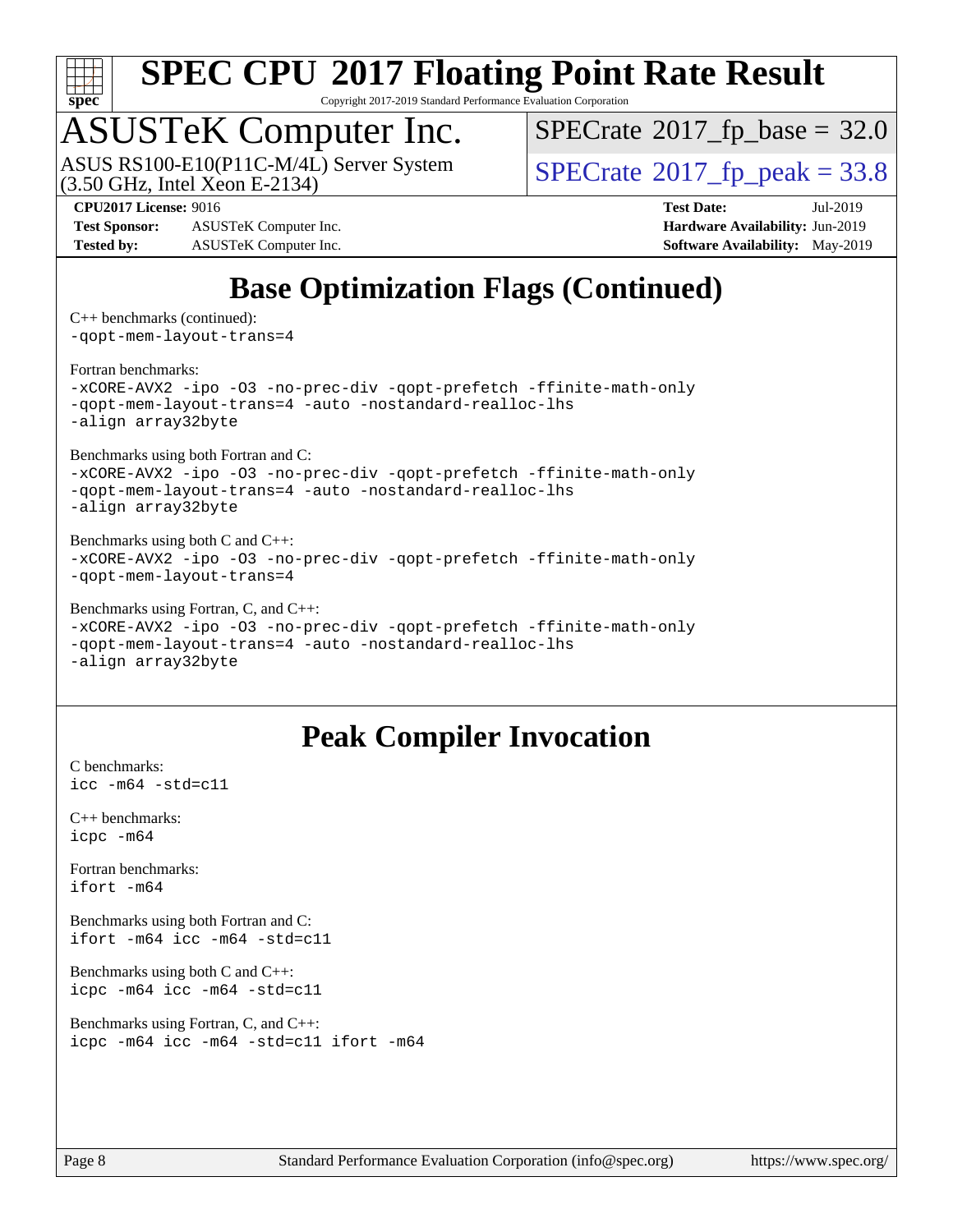

Copyright 2017-2019 Standard Performance Evaluation Corporation

### ASUSTeK Computer Inc.

ASUS RS100-E10(P11C-M/4L) Server System<br>(3.50 GHz, Intel Xeon E-2134)

 $SPECTate@2017_fp\_base = 32.0$ 

**[Test Sponsor:](http://www.spec.org/auto/cpu2017/Docs/result-fields.html#TestSponsor)** ASUSTeK Computer Inc. **[Hardware Availability:](http://www.spec.org/auto/cpu2017/Docs/result-fields.html#HardwareAvailability)** Jun-2019 **[Tested by:](http://www.spec.org/auto/cpu2017/Docs/result-fields.html#Testedby)** ASUSTeK Computer Inc. **[Software Availability:](http://www.spec.org/auto/cpu2017/Docs/result-fields.html#SoftwareAvailability)** May-2019

 $SPECTate@2017_fp\_peak = 33.8$ 

**[CPU2017 License:](http://www.spec.org/auto/cpu2017/Docs/result-fields.html#CPU2017License)** 9016 **[Test Date:](http://www.spec.org/auto/cpu2017/Docs/result-fields.html#TestDate)** Jul-2019

#### **[Peak Portability Flags](http://www.spec.org/auto/cpu2017/Docs/result-fields.html#PeakPortabilityFlags)**

Same as Base Portability Flags

#### **[Peak Optimization Flags](http://www.spec.org/auto/cpu2017/Docs/result-fields.html#PeakOptimizationFlags)**

[C benchmarks](http://www.spec.org/auto/cpu2017/Docs/result-fields.html#Cbenchmarks):

 519.lbm\_r: [-prof-gen](http://www.spec.org/cpu2017/results/res2019q3/cpu2017-20190826-17241.flags.html#user_peakPASS1_CFLAGSPASS1_LDFLAGS519_lbm_r_prof_gen_5aa4926d6013ddb2a31985c654b3eb18169fc0c6952a63635c234f711e6e63dd76e94ad52365559451ec499a2cdb89e4dc58ba4c67ef54ca681ffbe1461d6b36)(pass 1) [-prof-use](http://www.spec.org/cpu2017/results/res2019q3/cpu2017-20190826-17241.flags.html#user_peakPASS2_CFLAGSPASS2_LDFLAGS519_lbm_r_prof_use_1a21ceae95f36a2b53c25747139a6c16ca95bd9def2a207b4f0849963b97e94f5260e30a0c64f4bb623698870e679ca08317ef8150905d41bd88c6f78df73f19)(pass 2) [-ipo](http://www.spec.org/cpu2017/results/res2019q3/cpu2017-20190826-17241.flags.html#user_peakPASS1_COPTIMIZEPASS2_COPTIMIZE519_lbm_r_f-ipo) [-xCORE-AVX2](http://www.spec.org/cpu2017/results/res2019q3/cpu2017-20190826-17241.flags.html#user_peakPASS2_COPTIMIZE519_lbm_r_f-xCORE-AVX2) [-O3](http://www.spec.org/cpu2017/results/res2019q3/cpu2017-20190826-17241.flags.html#user_peakPASS1_COPTIMIZEPASS2_COPTIMIZE519_lbm_r_f-O3) [-no-prec-div](http://www.spec.org/cpu2017/results/res2019q3/cpu2017-20190826-17241.flags.html#user_peakPASS1_COPTIMIZEPASS2_COPTIMIZE519_lbm_r_f-no-prec-div) [-qopt-prefetch](http://www.spec.org/cpu2017/results/res2019q3/cpu2017-20190826-17241.flags.html#user_peakPASS1_COPTIMIZEPASS2_COPTIMIZE519_lbm_r_f-qopt-prefetch) [-ffinite-math-only](http://www.spec.org/cpu2017/results/res2019q3/cpu2017-20190826-17241.flags.html#user_peakPASS1_COPTIMIZEPASS2_COPTIMIZE519_lbm_r_f_finite_math_only_cb91587bd2077682c4b38af759c288ed7c732db004271a9512da14a4f8007909a5f1427ecbf1a0fb78ff2a814402c6114ac565ca162485bbcae155b5e4258871) [-qopt-mem-layout-trans=4](http://www.spec.org/cpu2017/results/res2019q3/cpu2017-20190826-17241.flags.html#user_peakPASS1_COPTIMIZEPASS2_COPTIMIZE519_lbm_r_f-qopt-mem-layout-trans_fa39e755916c150a61361b7846f310bcdf6f04e385ef281cadf3647acec3f0ae266d1a1d22d972a7087a248fd4e6ca390a3634700869573d231a252c784941a8)

 538.imagick\_r: [-xCORE-AVX2](http://www.spec.org/cpu2017/results/res2019q3/cpu2017-20190826-17241.flags.html#user_peakCOPTIMIZE538_imagick_r_f-xCORE-AVX2) [-ipo](http://www.spec.org/cpu2017/results/res2019q3/cpu2017-20190826-17241.flags.html#user_peakCOPTIMIZE538_imagick_r_f-ipo) [-O3](http://www.spec.org/cpu2017/results/res2019q3/cpu2017-20190826-17241.flags.html#user_peakCOPTIMIZE538_imagick_r_f-O3) [-no-prec-div](http://www.spec.org/cpu2017/results/res2019q3/cpu2017-20190826-17241.flags.html#user_peakCOPTIMIZE538_imagick_r_f-no-prec-div) [-qopt-prefetch](http://www.spec.org/cpu2017/results/res2019q3/cpu2017-20190826-17241.flags.html#user_peakCOPTIMIZE538_imagick_r_f-qopt-prefetch) [-ffinite-math-only](http://www.spec.org/cpu2017/results/res2019q3/cpu2017-20190826-17241.flags.html#user_peakCOPTIMIZE538_imagick_r_f_finite_math_only_cb91587bd2077682c4b38af759c288ed7c732db004271a9512da14a4f8007909a5f1427ecbf1a0fb78ff2a814402c6114ac565ca162485bbcae155b5e4258871) [-qopt-mem-layout-trans=4](http://www.spec.org/cpu2017/results/res2019q3/cpu2017-20190826-17241.flags.html#user_peakCOPTIMIZE538_imagick_r_f-qopt-mem-layout-trans_fa39e755916c150a61361b7846f310bcdf6f04e385ef281cadf3647acec3f0ae266d1a1d22d972a7087a248fd4e6ca390a3634700869573d231a252c784941a8)

544.nab\_r: Same as 538.imagick\_r

[C++ benchmarks:](http://www.spec.org/auto/cpu2017/Docs/result-fields.html#CXXbenchmarks)

```
 508.namd_r: -prof-gen(pass 1) -prof-use(pass 2) -ipo -xCORE-AVX2 -O3
-no-prec-div -qopt-prefetch -ffinite-math-only
-qopt-mem-layout-trans=4
```
 510.parest\_r: [-xCORE-AVX2](http://www.spec.org/cpu2017/results/res2019q3/cpu2017-20190826-17241.flags.html#user_peakCXXOPTIMIZE510_parest_r_f-xCORE-AVX2) [-ipo](http://www.spec.org/cpu2017/results/res2019q3/cpu2017-20190826-17241.flags.html#user_peakCXXOPTIMIZE510_parest_r_f-ipo) [-O3](http://www.spec.org/cpu2017/results/res2019q3/cpu2017-20190826-17241.flags.html#user_peakCXXOPTIMIZE510_parest_r_f-O3) [-no-prec-div](http://www.spec.org/cpu2017/results/res2019q3/cpu2017-20190826-17241.flags.html#user_peakCXXOPTIMIZE510_parest_r_f-no-prec-div) [-qopt-prefetch](http://www.spec.org/cpu2017/results/res2019q3/cpu2017-20190826-17241.flags.html#user_peakCXXOPTIMIZE510_parest_r_f-qopt-prefetch) [-ffinite-math-only](http://www.spec.org/cpu2017/results/res2019q3/cpu2017-20190826-17241.flags.html#user_peakCXXOPTIMIZE510_parest_r_f_finite_math_only_cb91587bd2077682c4b38af759c288ed7c732db004271a9512da14a4f8007909a5f1427ecbf1a0fb78ff2a814402c6114ac565ca162485bbcae155b5e4258871) [-qopt-mem-layout-trans=4](http://www.spec.org/cpu2017/results/res2019q3/cpu2017-20190826-17241.flags.html#user_peakCXXOPTIMIZE510_parest_r_f-qopt-mem-layout-trans_fa39e755916c150a61361b7846f310bcdf6f04e385ef281cadf3647acec3f0ae266d1a1d22d972a7087a248fd4e6ca390a3634700869573d231a252c784941a8)

[Fortran benchmarks](http://www.spec.org/auto/cpu2017/Docs/result-fields.html#Fortranbenchmarks):

 503.bwaves\_r: [-xCORE-AVX2](http://www.spec.org/cpu2017/results/res2019q3/cpu2017-20190826-17241.flags.html#user_peakFOPTIMIZE503_bwaves_r_f-xCORE-AVX2) [-ipo](http://www.spec.org/cpu2017/results/res2019q3/cpu2017-20190826-17241.flags.html#user_peakFOPTIMIZE503_bwaves_r_f-ipo) [-O3](http://www.spec.org/cpu2017/results/res2019q3/cpu2017-20190826-17241.flags.html#user_peakFOPTIMIZE503_bwaves_r_f-O3) [-no-prec-div](http://www.spec.org/cpu2017/results/res2019q3/cpu2017-20190826-17241.flags.html#user_peakFOPTIMIZE503_bwaves_r_f-no-prec-div) [-qopt-prefetch](http://www.spec.org/cpu2017/results/res2019q3/cpu2017-20190826-17241.flags.html#user_peakFOPTIMIZE503_bwaves_r_f-qopt-prefetch) [-ffinite-math-only](http://www.spec.org/cpu2017/results/res2019q3/cpu2017-20190826-17241.flags.html#user_peakFOPTIMIZE503_bwaves_r_f_finite_math_only_cb91587bd2077682c4b38af759c288ed7c732db004271a9512da14a4f8007909a5f1427ecbf1a0fb78ff2a814402c6114ac565ca162485bbcae155b5e4258871) [-qopt-mem-layout-trans=4](http://www.spec.org/cpu2017/results/res2019q3/cpu2017-20190826-17241.flags.html#user_peakFOPTIMIZE503_bwaves_r_f-qopt-mem-layout-trans_fa39e755916c150a61361b7846f310bcdf6f04e385ef281cadf3647acec3f0ae266d1a1d22d972a7087a248fd4e6ca390a3634700869573d231a252c784941a8) [-auto](http://www.spec.org/cpu2017/results/res2019q3/cpu2017-20190826-17241.flags.html#user_peakFOPTIMIZE503_bwaves_r_f-auto) [-nostandard-realloc-lhs](http://www.spec.org/cpu2017/results/res2019q3/cpu2017-20190826-17241.flags.html#user_peakEXTRA_FOPTIMIZE503_bwaves_r_f_2003_std_realloc_82b4557e90729c0f113870c07e44d33d6f5a304b4f63d4c15d2d0f1fab99f5daaed73bdb9275d9ae411527f28b936061aa8b9c8f2d63842963b95c9dd6426b8a) [-align array32byte](http://www.spec.org/cpu2017/results/res2019q3/cpu2017-20190826-17241.flags.html#user_peakEXTRA_FOPTIMIZE503_bwaves_r_align_array32byte_b982fe038af199962ba9a80c053b8342c548c85b40b8e86eb3cc33dee0d7986a4af373ac2d51c3f7cf710a18d62fdce2948f201cd044323541f22fc0fffc51b6)

549.fotonik3d\_r: Same as 503.bwaves\_r

 554.roms\_r: [-prof-gen](http://www.spec.org/cpu2017/results/res2019q3/cpu2017-20190826-17241.flags.html#user_peakPASS1_FFLAGSPASS1_LDFLAGS554_roms_r_prof_gen_5aa4926d6013ddb2a31985c654b3eb18169fc0c6952a63635c234f711e6e63dd76e94ad52365559451ec499a2cdb89e4dc58ba4c67ef54ca681ffbe1461d6b36)(pass 1) [-prof-use](http://www.spec.org/cpu2017/results/res2019q3/cpu2017-20190826-17241.flags.html#user_peakPASS2_FFLAGSPASS2_LDFLAGS554_roms_r_prof_use_1a21ceae95f36a2b53c25747139a6c16ca95bd9def2a207b4f0849963b97e94f5260e30a0c64f4bb623698870e679ca08317ef8150905d41bd88c6f78df73f19)(pass 2) [-ipo](http://www.spec.org/cpu2017/results/res2019q3/cpu2017-20190826-17241.flags.html#user_peakPASS1_FOPTIMIZEPASS2_FOPTIMIZE554_roms_r_f-ipo) [-xCORE-AVX2](http://www.spec.org/cpu2017/results/res2019q3/cpu2017-20190826-17241.flags.html#user_peakPASS2_FOPTIMIZE554_roms_r_f-xCORE-AVX2) [-O3](http://www.spec.org/cpu2017/results/res2019q3/cpu2017-20190826-17241.flags.html#user_peakPASS1_FOPTIMIZEPASS2_FOPTIMIZE554_roms_r_f-O3) [-no-prec-div](http://www.spec.org/cpu2017/results/res2019q3/cpu2017-20190826-17241.flags.html#user_peakPASS1_FOPTIMIZEPASS2_FOPTIMIZE554_roms_r_f-no-prec-div) [-qopt-prefetch](http://www.spec.org/cpu2017/results/res2019q3/cpu2017-20190826-17241.flags.html#user_peakPASS1_FOPTIMIZEPASS2_FOPTIMIZE554_roms_r_f-qopt-prefetch) [-ffinite-math-only](http://www.spec.org/cpu2017/results/res2019q3/cpu2017-20190826-17241.flags.html#user_peakPASS1_FOPTIMIZEPASS2_FOPTIMIZE554_roms_r_f_finite_math_only_cb91587bd2077682c4b38af759c288ed7c732db004271a9512da14a4f8007909a5f1427ecbf1a0fb78ff2a814402c6114ac565ca162485bbcae155b5e4258871) [-qopt-mem-layout-trans=4](http://www.spec.org/cpu2017/results/res2019q3/cpu2017-20190826-17241.flags.html#user_peakPASS1_FOPTIMIZEPASS2_FOPTIMIZE554_roms_r_f-qopt-mem-layout-trans_fa39e755916c150a61361b7846f310bcdf6f04e385ef281cadf3647acec3f0ae266d1a1d22d972a7087a248fd4e6ca390a3634700869573d231a252c784941a8) [-auto](http://www.spec.org/cpu2017/results/res2019q3/cpu2017-20190826-17241.flags.html#user_peakPASS2_FOPTIMIZE554_roms_r_f-auto) [-nostandard-realloc-lhs](http://www.spec.org/cpu2017/results/res2019q3/cpu2017-20190826-17241.flags.html#user_peakEXTRA_FOPTIMIZE554_roms_r_f_2003_std_realloc_82b4557e90729c0f113870c07e44d33d6f5a304b4f63d4c15d2d0f1fab99f5daaed73bdb9275d9ae411527f28b936061aa8b9c8f2d63842963b95c9dd6426b8a) [-align array32byte](http://www.spec.org/cpu2017/results/res2019q3/cpu2017-20190826-17241.flags.html#user_peakEXTRA_FOPTIMIZE554_roms_r_align_array32byte_b982fe038af199962ba9a80c053b8342c548c85b40b8e86eb3cc33dee0d7986a4af373ac2d51c3f7cf710a18d62fdce2948f201cd044323541f22fc0fffc51b6)

[Benchmarks using both Fortran and C](http://www.spec.org/auto/cpu2017/Docs/result-fields.html#BenchmarksusingbothFortranandC):

```
-prof-gen(pass 1) -prof-use(pass 2) -ipo -xCORE-AVX2 -O3
-no-prec-div -qopt-prefetch -ffinite-math-only
-qopt-mem-layout-trans=4 -auto -nostandard-realloc-lhs
-align array32byte
```
**(Continued on next page)**